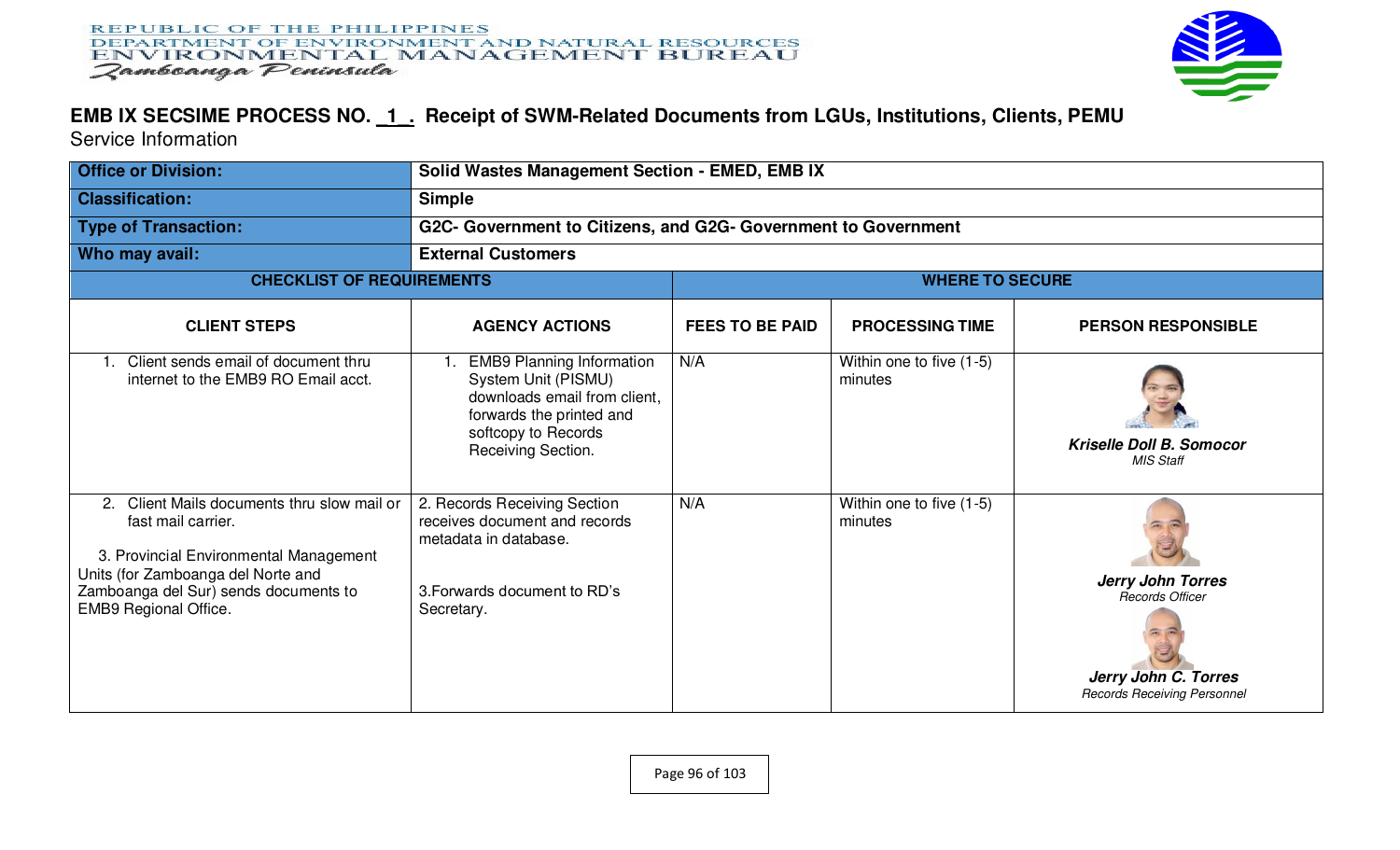## **REPUBLIC OF THE PHILIPPINES** DEPARTMENT OF ENVIRONMENT AND NATURAL RESOURCES ENVIRONMENTAL MANAGEMENT BUREAU Zamboanga Peninsula



| 4. Clients/Representative personally brings<br>documents (reports/letter requests, plans, etc.,<br>to EMB9 Office) | 4. Receives documents; Enters<br>documents in Document Tracking<br>System.<br>Forwards to OIC, RD.                                                                                                   | N/A | Within one (1) hour | Riza E. Lim<br><b>ORD Secretary</b>                                              |
|--------------------------------------------------------------------------------------------------------------------|------------------------------------------------------------------------------------------------------------------------------------------------------------------------------------------------------|-----|---------------------|----------------------------------------------------------------------------------|
|                                                                                                                    | 5. Transmits the document to the<br>Chief, EMED.                                                                                                                                                     | N/A | Within ten (10) min | <b>Engr. Alex D. Jimenez</b><br>OIC, Regional Director                           |
|                                                                                                                    | 6. Routes document to Chief,<br>SWMS for further action.                                                                                                                                             | N/A | Within ten (10) min | Engr. Christopher N. Fernandez<br>Chief, Envi. Monitoring & Enforcement Division |
|                                                                                                                    | 7. Designates technical staff to act<br>on the client's document / request.                                                                                                                          | N/A | Within ten (10) min | Rene S. Giron<br>Chief, Solid Waste Mgt. Section                                 |
|                                                                                                                    | 8. Acts on the client's document /<br>request either thru letter-reply or<br>drafts memo for RD's signature in<br>case the request / document<br>concerns action at the field level<br>(PEMU / CEMU) | N/A | Within ten (10) min | <b>Karen C. Tandang</b><br>Regional SWM Coordinator / Sr. Staff                  |

Page 97 of 103